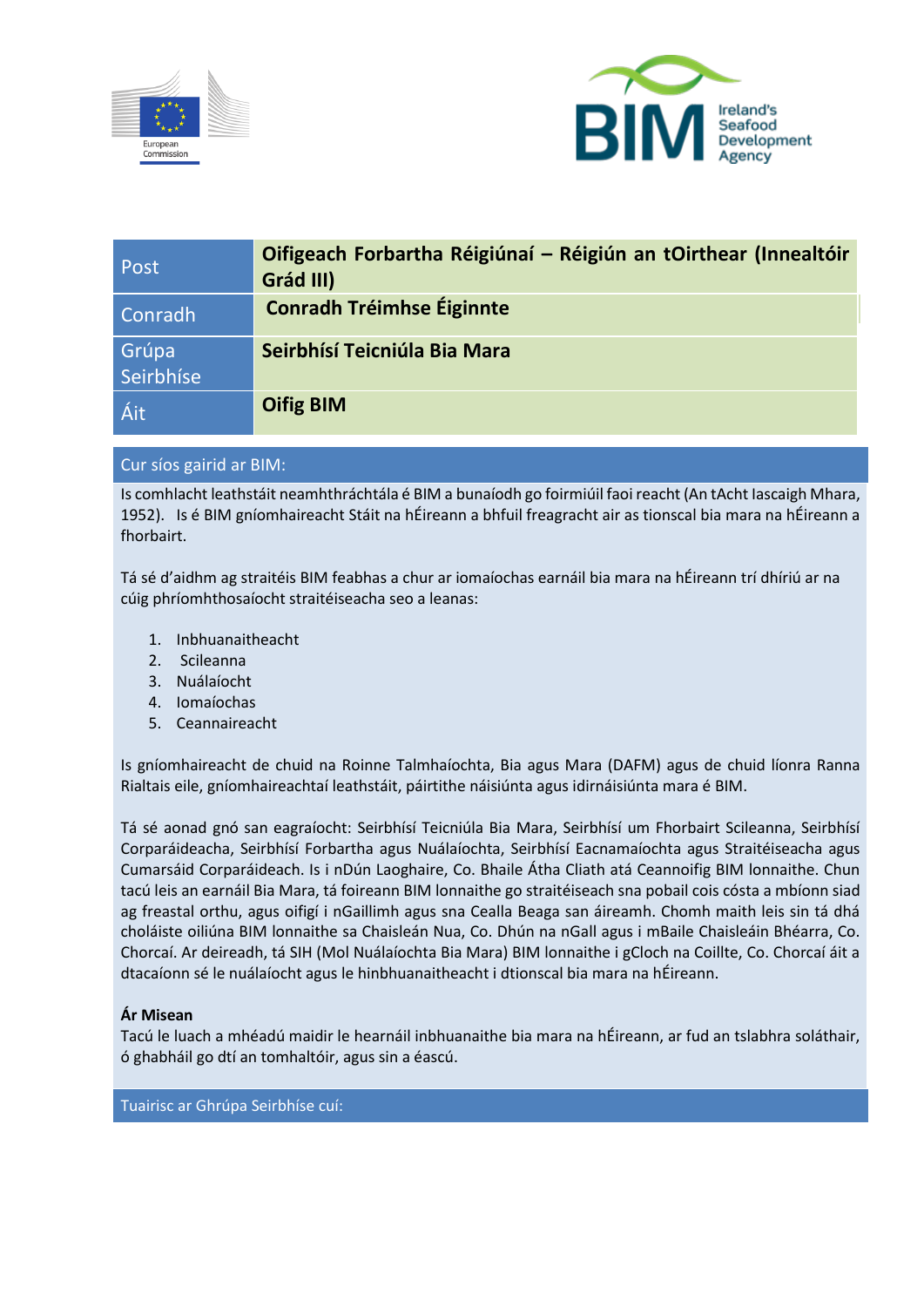



## **Seirbhísí Teicniúla Bia Mara (STS)**

Tá aonad gnó STS comhdhéanta de chúig rannóg, Caomhnú Iascaigh, Dobharshaothrú, Inbhuanaitheacht & Deimhniú, Forbairt Réigiúnach an Tuaiscirt agus Forbairt Réigiúnach an Deiscirt. Is ar bhonn réigiúin is mó a bhíonn na foirne bunaithe agus cumhdaíonn siad imeallbhord iomlán na hÉireann. Tá obair na gcúig fhoireann STS chomh héagsúil agus chomh hilchineálach le Bia Mara na hÉireann féin, obair a chumhdaíonn gach ní ó iascaigh ar scála beag, dobharshaothrú iasc eite, sliogéisc agus feamainne, fearais roghnaitheach iascaireachta, an timpeallacht, ábhair phlaisteacha a laghdú agus éifeachtúlacht phróiseála.

#### Achoimre ar an Ról:

Is ról tábhachtach a bhaineann le labhairt le cliaint é post an Oifigigh Forbartha Réigiúnaí don Oirthear, a bhfuil freagracht air as caidrimh láidre le daoine aonair agus grúpaí iascaireachta i réigiún an tOirthear a fhorbairt agus a chothú. Ina bhall foirne a bheidh ag labhairt le cliaint, beidh an tOifigeach Forbartha Réigiúnaí ag feidhmiú ina idirghabhálaí idir tionscal na hiascaireachta agus BIM agus é ag cinntiú go bhfuil siad ar an eolas faoi scéimeanna cúnaimh deontais tacaíochta ar bith, oiliúint, agus aon seirbhísí ábhartha eile a chuireann BIM ar fáil don tionscal, agus go dtugtar tacaíocht dóibh ina leith sin. Cinnteoidh an tOifigeach Forbartha Réigiúnaí go mbeidh BIM ar an eolas faoi fhadhbanna nó thionscnaimh ar bith a thiocfaidh chun cinn in earnáil na hiascaireachta ionas gur féidir le BIM leanúint ar aghaidh le tacaíocht agus seirbhísí ábhartha a chur ar fáil don tionscal agus go gcuirfear riachtanais a gcliant san áireamh ina phlean oibre bliantúil.

Cuideoidh an tOifigeach Forbartha Réigiúnaí le cleachtais iascaireachta inbhuanaithe a fhorbairt agus a chur chun cinn agus beidh ról gníomhach aige in inbhuanaitheacht eacnamaíochta, sóisialta agus chomhshaoil na hearnála a chinntiú. Beidh cur chun feidhme chláir EMFAF i gceist leis an ról freisin amhail Scéim Náisiúnta V-Notch agus Tionscnamh Fóram Iascaigh Intíre agus cuideoidh sé le cur chun feidhme na straitéise náisiúnta intíre atá éifeachtach agus a mbeidh dea-thionchar aige. Tacóidh an tOifigeach Forbartha Réigiúnaí le hearnáil na hiascaireachta trí chúnamh a chur ar fáil maidir le hárthaí a cheadú agus a chlárú chomh maith le bheith ag obair leis an bhFóram Iascaigh Intíre Réigiúnaí áitiúil agus leis an bhFóram Náisiúnta Iascaigh Intíre de réir mar is gá.

Cúlra leis an Riachtanas: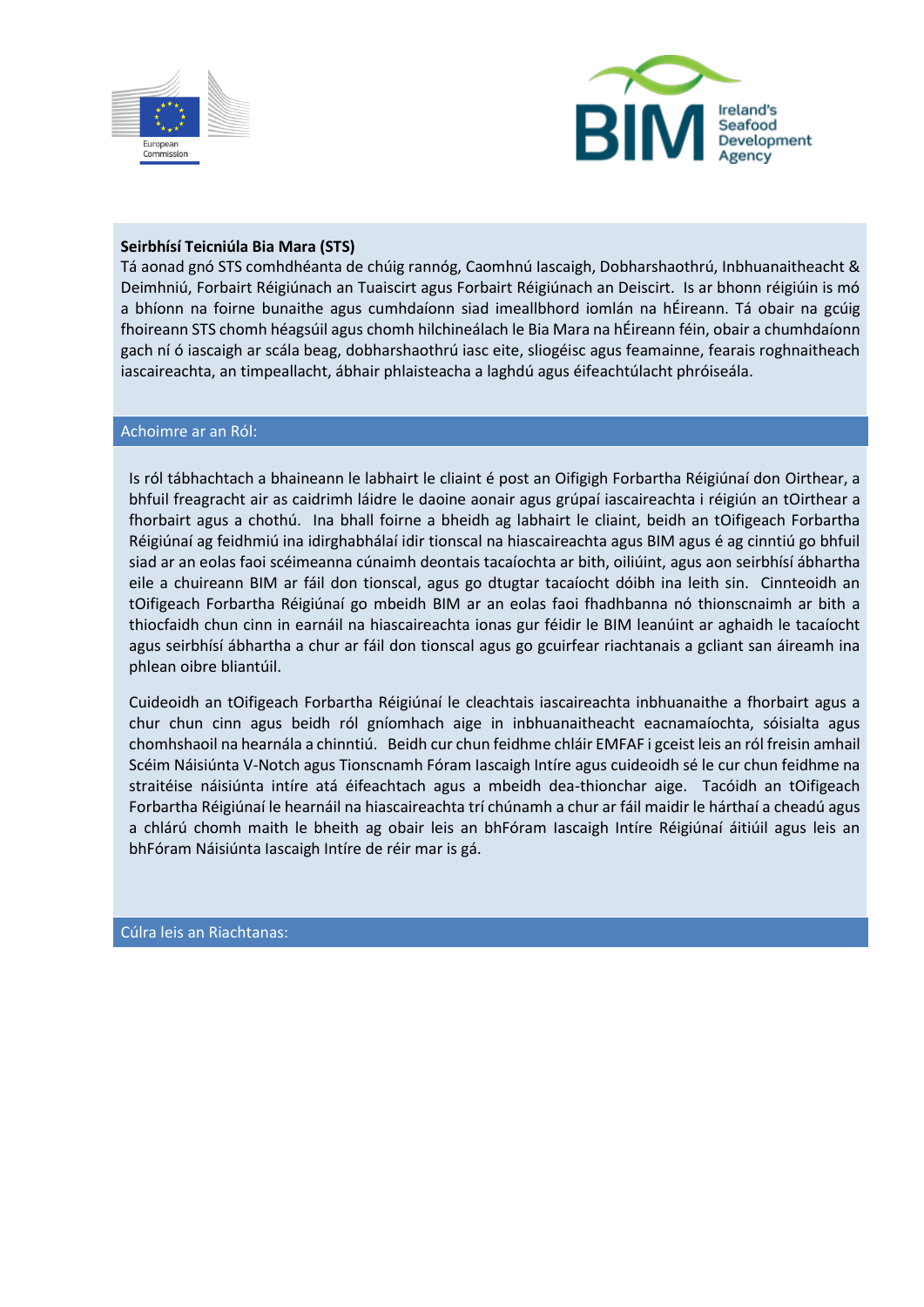



Is é BIM gníomhaireacht Stáit na hÉireann a bhfuil freagracht air as tionscal bia mara na hÉireann a fhorbairt. Tacaíonn sé le tionscal bia mara na hÉireann agus le pobail chun cinntiú go mbaintear leas as acmhainní uisceacha agus muirí ar bhealach atá inbhuanaithe.

Tá ról tábhachtach ag an earnáil intíre maidir le pobail cois cósta na hÉireann atá leochaileach a chothú, agu árthaí mionscála cósta atá dírithe ar stoic intíre éisc agus sliogéisc atá i gceist le formhór na fostaíochta earnáil na hiascaireachta. San am atá thart bhí an earnáil seo tearcfhorbartha agus bhí sé taobh thiar d chodanna eile den tionscal bia mara.

An príomhbhealach le pobail cois cósta atá sláintiúil agus bríomhar a chothú ná earnáil intíre sláintiúil ag bríomhar a bheith ann, atá inbhuanaithe go heacnamaíoch, go sóisialta agus ó thaobh na timpeallachta d Tá ról tábhachtach ag BIM agus ag na foirne forbartha réigiúnaí ina leith seo agus an chabhair, an t-eolas, i tacaíochtaí airgid a chur ar fáil don earnáil lena mbíonn sí in ann a bheith ag iascaireacht ar bhealach a inbhuanaithe, gnóthaí a bhfuil teacht aniar iontu a chruthú agus deiseanna nua a lorg agus a fhorbairt.

#### Príomhthascanna:

- Faisnéis agus treoir maidir le maoiniú a chur ar fáil do thionscal na hiascaireachta intíre chun feabhas a chur ar fheidhmithe, cúnamh deontais a tharraingt anuas agus an iomaíochas, an inbhuanaitheacht agus an acmhainneacht a mhéadú
- Tacaíocht a thabhairt don earnáil intíre trí thionscadail a spreagadh le bheith mar bhonn faoin iascaireacht inbhuanaithe agus faoin bhforbairt gnó agus margaidh
- Aon tionscnaimh atá faoi stiúir an Rialtais nó na hEorpa a chur chun feidhme de réir mar is gá
- A bheith ag feidhmiú ina chéad phointe teagmhála ar an gcósta d'fhiosruithe ar bith i dtaca le tionscal na hiascaireachta
- Grúpaí páirtithe leasmhara Tionscail a éascú de réir mar is gá (FLAG, RIFF agus NIFF san áireamh, ach gan a bheith teoranta dóibh)
- Na seirbhísí BIM ábhartha a chur chun cinn don earnáil iascaireachta intíre
- Dualgais ghaolmhara ar bith eile a d'fhéadfaí a éileamh de réir mar is réasúnach agus a shannadh ó am go ham a chomhlíonadh

#### **Struchtúr Tuairiscithe:**

Bainisteoir: Bainisteoir Forbartha Réigiúnaí

Stiúrthóir: Seirbhísí Teicniúla Bia Mara

# **Teagmhálaithe:**

#### **Laistigh de BIM**

- Bainisteoir Forbartha Acmhainní Réigiúnaí/ Bainisteoirí Forbartha Acmhainní Réigiúnacha
- Foireann Forbartha Acmhainní Réigiúnaí eile
- An fhoireann uile in Aonad Gnó STS
- An fhoireann uile in Aonad Gnó na Seirbhísí um Fhorbairt Scileanna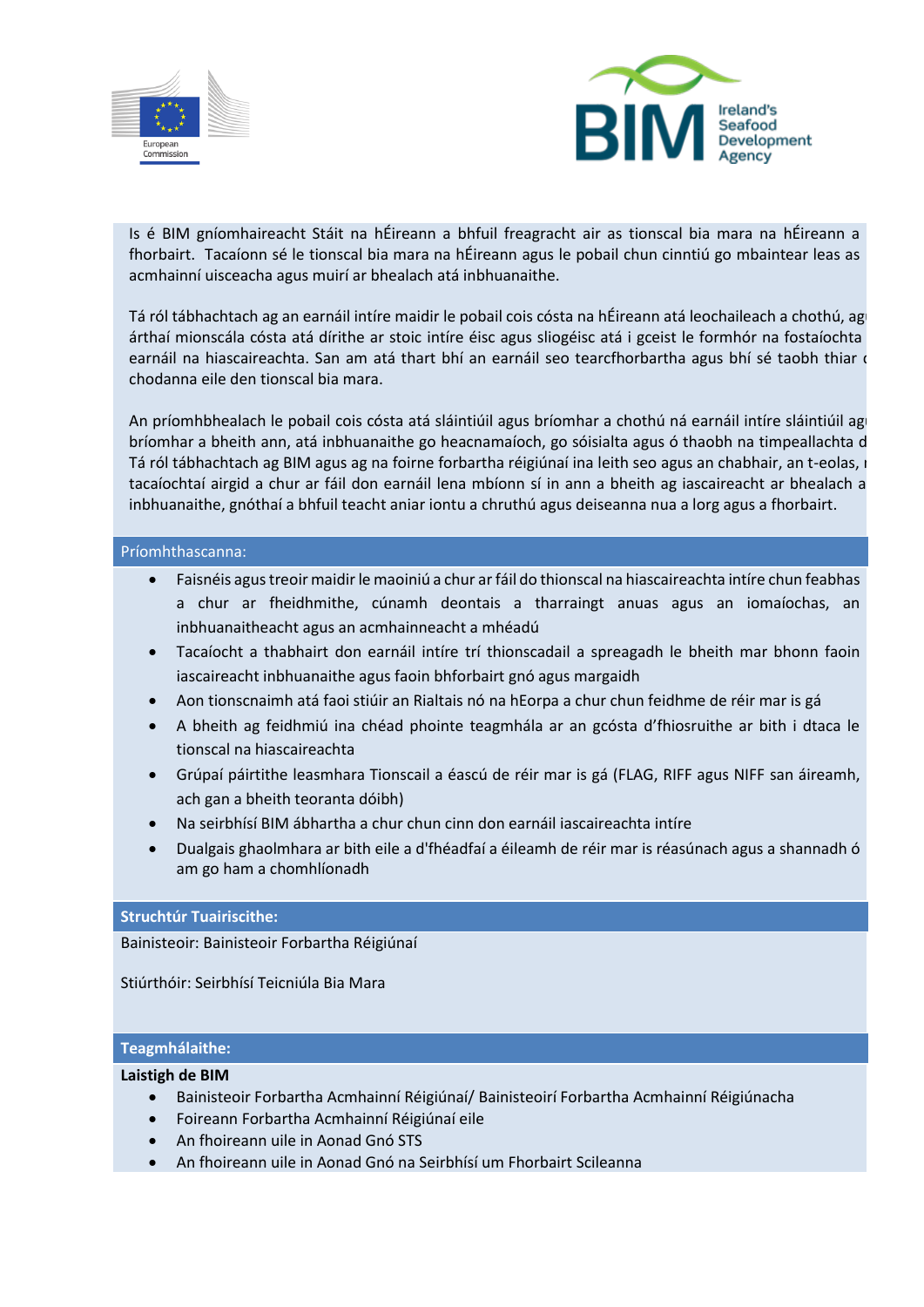



- Príomhbhaill foirne in D&I BU agus in aonaid Gnó BIM eile
- An Fhoireann Fáiltithe laistigh de BIM

## **Lasmuigh de BIM**

- Iascairí a oibríonn i réigiún an tOirthear
- Oibritheoirí bia mara eile de réir mar is gá
- Leasanna an phobail cois farraige mar atá siad faoi réir na scéimeanna agus éileamh chlár oibre BIM.
- Páirtithe leasmhara agus comhlachtaí seachtracha laistigh den earnáil iascaigh agus dobarshaothraithe
- DAFM agus Cláir Ghaolmhara na nGníomhaireachtaí Mara agus Rannán na gClár de chuid DAFM
- Grúpa Bainistíochta Intíre (IMG)
- Fóram Náisiúnta Iascaigh Intíre (NIFF), Comhlachas Náisiúnta Iascaigh Intíre (NIFA) agus Eagraíocht Náisiúnta Iascaigh Intíre (NIFO).
- Grúpaí Cur Chun Feidhme MI, SFPA, LEADER, Údarás na Gaeltachta, Institiúidí 3<sup>ú</sup> leibhéal, FSAI, CIL, MSO, Comhairlí Contae, EPA, An Roinn Comhshaoil.
- Comhlachtaí Rialála seachtracha ábhartha eile
- Tionscal iascaigh dobharshaothraithe ábhartha agus eagraíochtaí neamhrialtasacha.

## **Oiliúint**

• Déanfar riachtanais oiliúna a aithint tríd an gCóras Bainistithe Feidhmiúcháin atá againn.

# **Oideachas, Cáilíochtaí Gairmiúla nó Teicniúil, Eolas, Scileanna, Inniúlachtaí,**

**Taithí agus Oiliúint**

## **Riachtanach:**

- Taithí trí bliana ar a laghad a bheith ag obair san earnáil bia mara nó léi
- Oideachas tríú leibhéal faighte i réimse ábhair ábhartha
- Ceadúnas tiomána iomlán agus rochtain ar a f(h)eithicil féin
- Bainistíocht tionscadail soiléire, scileanna eagrúcháin, riaracháin, idirphearsanta agus cumarsáide
- An cumas oibriú ó chian agus go neamhspleách
- An cumas caidrimh láidre inmheánacha agus seachtracha a chothú
- Dea-bhainistiú ama agus an cumas nithe a chur in ord tosaíochta agus spriocanna a bhaint amach.
- An cumas oibriú gan mhaoirsiú agus mar dhuine den fhoireann.
- Scileanna maithe cumarsáide sa scríobh agus ó bhéal chomh maith le scileanna éifeachtacha uimhearthachta.

## **Inmhianaithe:**

• Líofacht sa Ghaeilge ó bhéal agus i scríbhinn.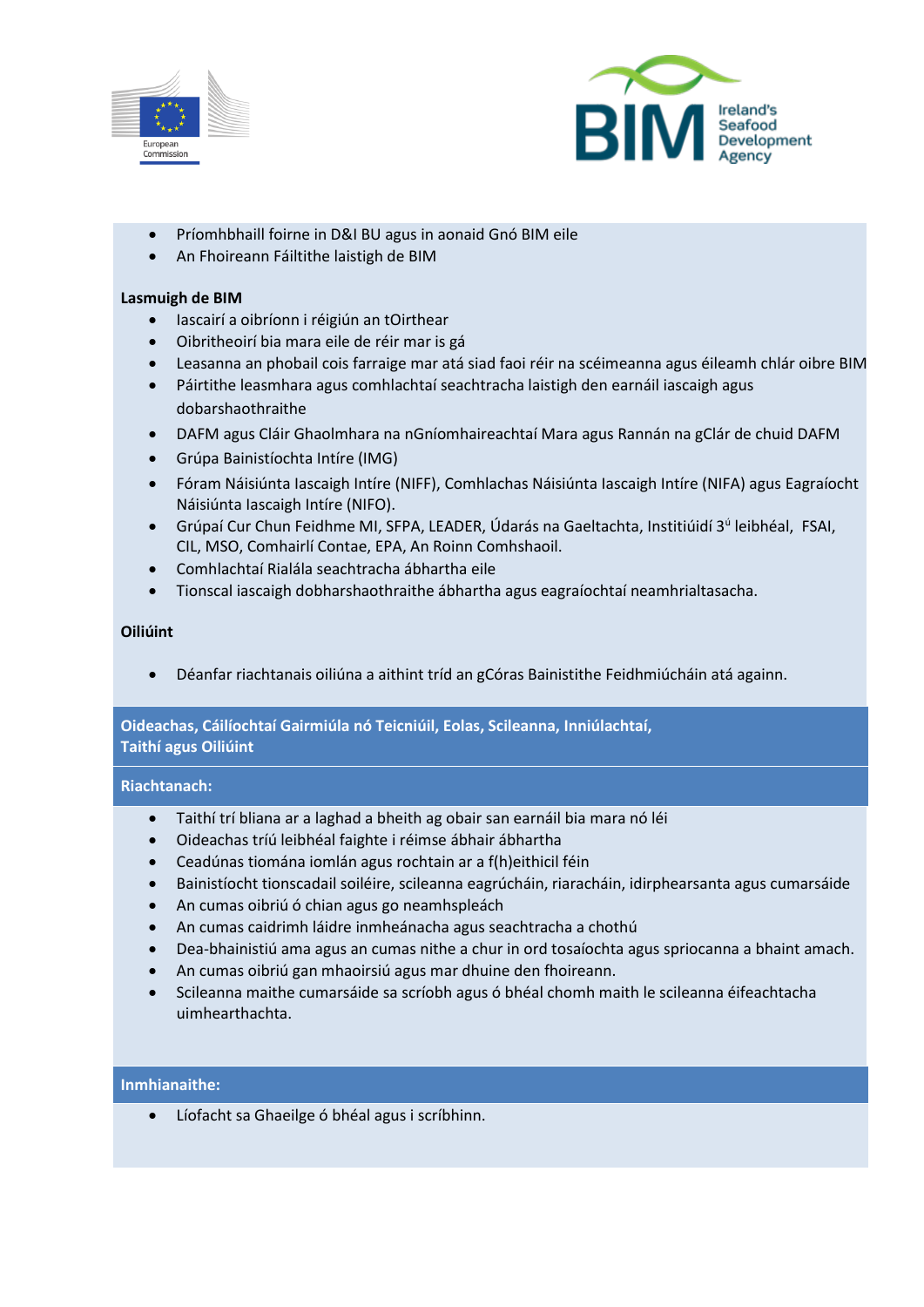



## **Tréithe pearsanta speisialta atá de dhíth don phost:**

- Scileanna maithe i dtaobh féin-eagrúcháin agus tosaíochtaí a leagan amach, agus cumas tosaíochtaí iomadúla a bhainistiú
- Taithí chruthaithe ar a bheith ag obair le comhpháirtithe ilchineálacha chun fadhbanna a réiteach agus spriocanna coiteanna a bhaint amach
- An cumas a bheith ag obair go neamhspleách agus mar bhall foirne éifeachtach araon, a léiríonn treallús agus cruthaitheacht
- Scileanna maithe idirphearsanta agus cumarsáide, an cumas idirghníomhú go héifeachtach le daoine i dtimpeallacht ildisciplíneach agus ilchultúir

#### **Tuarastal:**

Ag grád Innealtóra III a bheidh an luach saothair i gcomhréir le Scála Tuarastail atá ceadaithe ag an Roinn Airgeadais don Earnáil Phoiblí, le raon tuarastail €33,149 - €68,795 (amhail an 1 Feabhra 2021) in aghaidh na bliana pro-rata i ndáil leis an am a bheidh oibrithe. Déanfar ball den Scéim Pinsin Seirbhíse Poiblí Aonair díot mura bhfuil tú i do bhall de scéim pinsin earnála poiblí i láthair na huaire (nó mura raibh tú i do bhall de scéim pinsin earnála poiblí le sé mhí anuas). Tá Scéim Tuarastail agus Pinsin faoi réir gnásanna faofa earnála poiblí agus glacann cuntas ar sheirbhís le déanaí san earnáil phoiblí ag teacht le himlitreacha agus rialacha ábhartha.

#### **Saoire Bhliantúil:**

Is é 25 lá oibre in aghaidh na bliana pro-rata chun an t-am a oibríodh a léiriú an teidlíocht saoire bliantúla atá ag gabháil leis an ról seo. Níl Laethanta Saoire Poiblí san áireamh i dteidlíochtaí saoire bliantúla. Ní mór gach lá saoire a bheith ceadaithe roimh ré ag do bhainisteoir nó ag a n-ionadaí údaraithe i gcomhréir le polasaithe saoire BIM.

#### **Fad an Chonartha:**

Cuirfear conradh fostaíochta Tréimhse Éiginnte ar fáil le cead ó BIM faoi réir léiriú sásúil ar an leibhéal atá ag teastáil agus an tréimhse phromhaidh atá ag teastáil a chur i gcrích.

Cuirfidh an t-iarratasóir a n-éireoidh leis tréimhse phromhaidh isteach le linn na 12 mhí.

#### **Conas iarratas a dhéanamh:**

Ba chóir C.V. iomlán chomh maith le litir iarratais agus a [Foirm Iarratais Folúntais BIM](https://bim.ie/wp-content/uploads/2021/11/FoirmIarrataisFoluntaisBIM.docx) chomhlánaithe ina ndéantar cur síos ar thaithí agus scileanna a bhaineann leis an bpost, a sheoladh ar ríomhphost chuig [jobs@bim.ie](mailto:jobs@bim.ie) nó a sheoladh sa phost chuig Rannóg Acmhainní Daonna BIM, 12 Bóthar Crofton, Dún Laoghaire, Co. Bhaile Átha Cliath.

Ba cheart aon cheist maidir leis an ról seo a sheoladh ar ríomhphost chuig [jobs@bim.ie.](mailto:jobs@bim.ie)

**An Dáta Deiridh a nglacfar le hIarratais:**